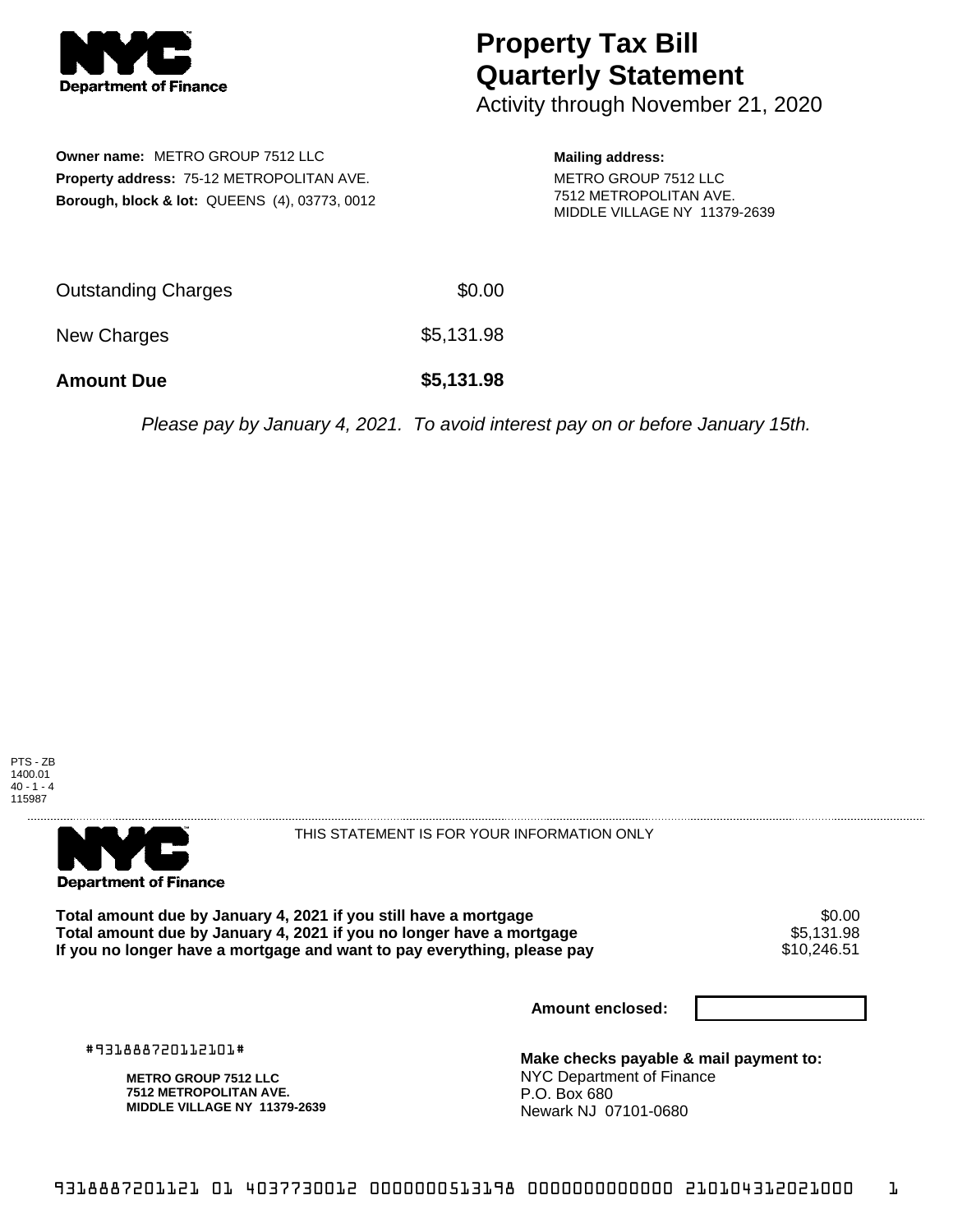

| <b>Billing Summary</b>                                                     | <b>Activity Date Due Date</b> |                      | Amount        |
|----------------------------------------------------------------------------|-------------------------------|----------------------|---------------|
| Outstanding charges including interest and payments                        |                               |                      | \$0.00        |
| Finance-Property Tax                                                       |                               | 01/01/2021           | \$4,983.48    |
| Adopted Tax Rate                                                           |                               |                      | \$148.50      |
| <b>Total amount due</b>                                                    |                               |                      | \$5,131.98    |
| <b>Tax Year Charges Remaining</b>                                          | <b>Activity Date</b>          | Due Date             | <b>Amount</b> |
| Finance-Property Tax                                                       |                               | 04/01/2021           | \$4,983.48    |
| Adopted Tax Rate                                                           |                               |                      | \$148.50      |
| Total tax year charges remaining                                           |                               |                      | \$5,131.98    |
| If you pay everything you owe by January 4, 2021, you would save:          |                               |                      | \$17.45       |
| How We Calculated Your Property Tax For July 1, 2020 Through June 30, 2021 |                               |                      |               |
|                                                                            |                               | Overall              |               |
| Tax class 4 - Commercial Or Industrial                                     |                               | <b>Tax Rate</b>      |               |
| Original tax rate billed                                                   |                               | 10.5370%             |               |
| New Tax rate                                                               |                               | 10.6940%             |               |
| <b>Estimated Market Value \$442,000</b>                                    |                               |                      |               |
|                                                                            |                               |                      | <b>Taxes</b>  |
| <b>Billable Assessed Value</b>                                             |                               | \$189,180            |               |
| <b>Taxable Value</b>                                                       |                               | \$189,180 x 10.6940% |               |
| <b>Tax Before Abatements and STAR</b>                                      |                               | \$20,230.92          | \$20,230.92   |
| Annual property tax                                                        |                               |                      | \$20,230.92   |
| Original property tax billed in June 2020                                  |                               |                      | \$19,933.92   |
| <b>Change In Property Tax Bill Based On New Tax Rate</b>                   |                               |                      | \$297.00      |

Please call 311 to speak to a representative to make a property tax payment by telephone.

For information about the interest rate charged on late payments, visit nyc.gov/taxbill.

## **Home banking payment instructions:**

- 1. **Log** into your bank or online bill pay website.
- 2. **Add** the new payee: NYC DOF Property Tax. Enter your account number, which is your boro, block and lot, as it appears here: 4-03773-0012 . You may also need to enter the address for the Department of Finance. The address is P.O. Box 680, Newark NJ 07101-0680.
- 3. **Schedule** your online payment using your checking or savings account.

## **Did Your Mailing Address Change?**

If so, please visit us at **nyc.gov/changemailingaddress** or call **311.**

When you provide a check as payment, you authorize us either to use information from your check to make a one-time electronic fund transfer from your account or to process the payment as a check transaction.